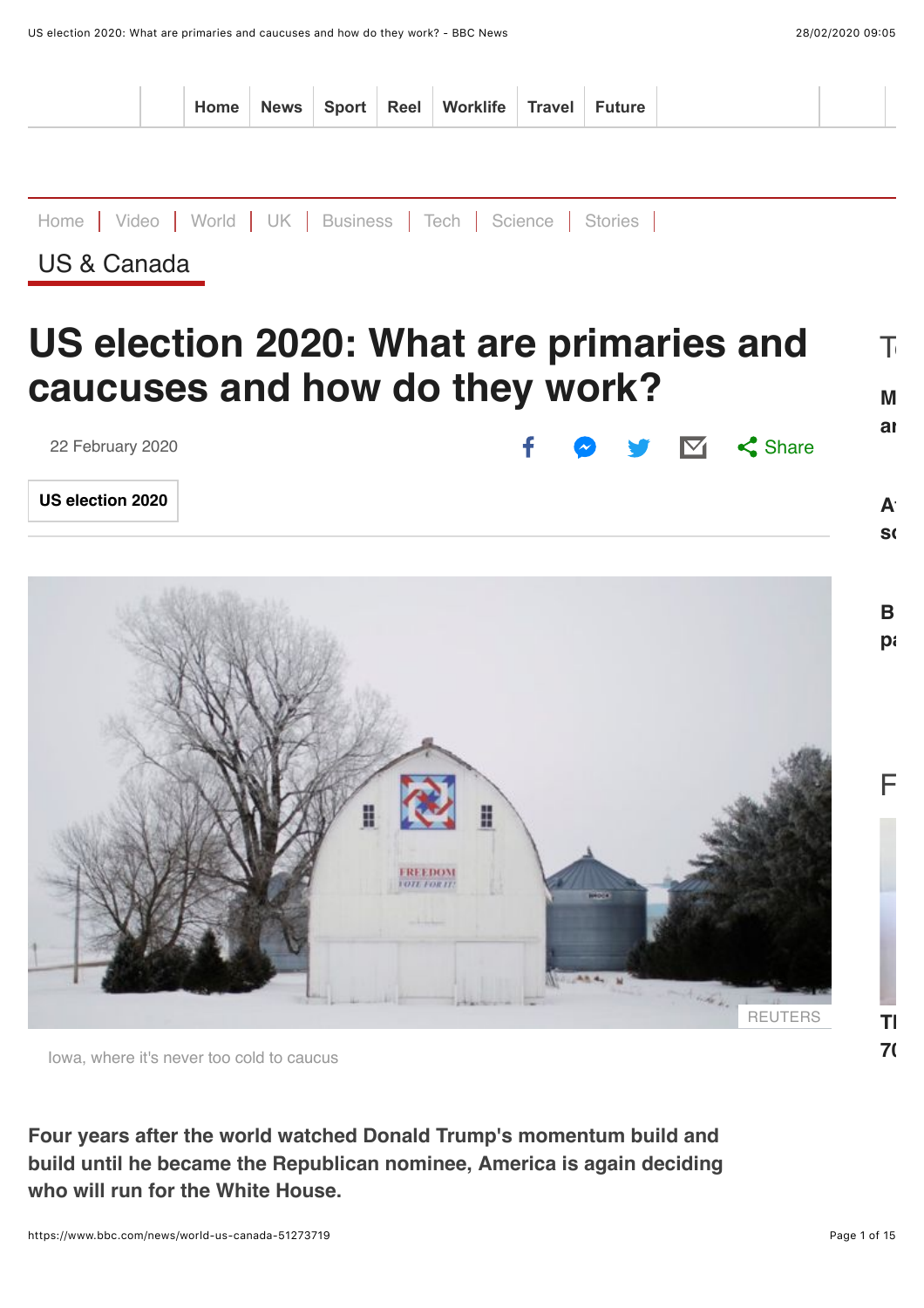**[Ho](https://www.bbc.com/news/av/world-us-canada-51649247/how-making-a-violin-brought-these-two-together)w making a violin brought these**

 $S^i_{\mathbb{R}}$ 

**two together**

 $\blacksquare$ 

 $\blacksquare$ 

**risks spilling over**

**[On](https://www.bbc.com/news/av/world-asia-china-51660852/on-the-front-line-in-wuhan) the front line in Wuhan**

A<sup>r</sup>

The nominees will be chosen through a series of primaries and caucuses in every US state and territory, that began in Iowa on 3 February and ends in Puerto Rico in early June.

The Republican nominee will be Donald Trump. Even though technically he has a challenger, he is so popular among Republicans, he has a clear run ahead of him. With that in mind, the Democratic primaries are the only ones worth watching.

It's an unusual process, not all of which makes sense, although we've tried.

# Step one: The start line

A whole year before the primaries, the first candidates emerged from hibernation. Over the year, others woke up and eventually 28 people announced they were running to become the Democratic nominee for president.

But dwindling funds, luke-warm or (ice-cold) public reaction and campaign infighting have, to varying degrees, led to most of them pulling out of the race.

**[Which Democrat will take on Trump?](https://www.bbc.co.uk/news/world-us-canada-47309795)**

#### **[The strange symbol on one candidate's hand](https://www.bbc.co.uk/news/world-us-canada-51118025)**

At the start of primary season, 11 people remained in the running, a number that soon reduced to eight. In theory, any one of them could become the nominee. In reality, only a few have a chance.

# Step two: The Iowa caucuses

The first event of the primary season isn't a primary at all - it's a series of caucuses, in Iowa. These took place on Monday 3 February, in somewhat chaotic fashion.

#### **What are caucuses?**

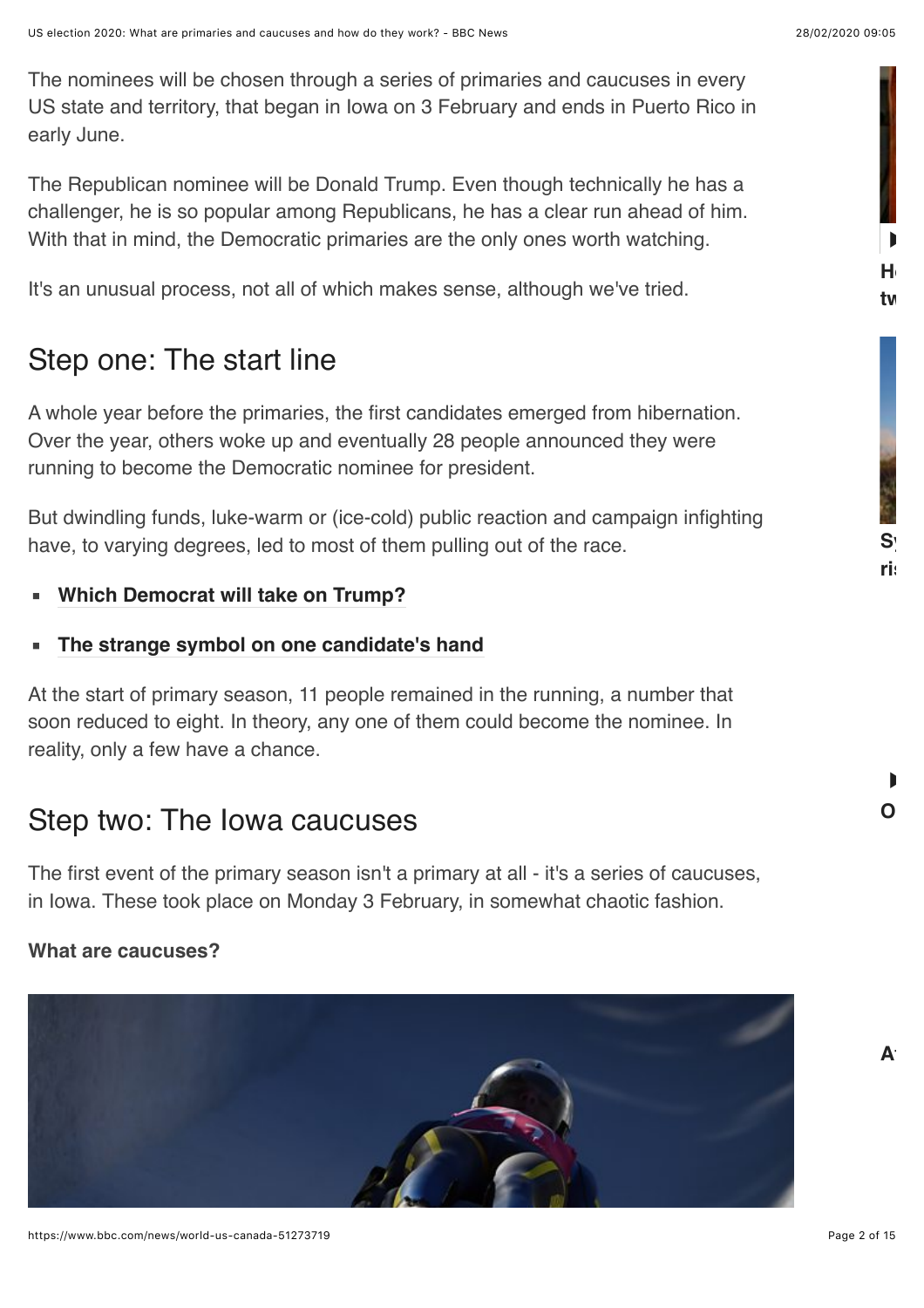

How Iowa is like the luge: An unconventional guide to the caucuses

A caucus involves people attending a meeting - maybe for a few hours - before they vote on their preferred candidate, perhaps via a head count or a show of hands. Those meetings might be in just a few select locations - you can't just turn up at a polling station.

As a result, caucuses tend to really suit candidates who are good at rousing their supporters to get out of bed. People like Bernie Sanders, for example, who performed well in Iowa this time, as did Pete Buttigieg.

#### **[Nine odd things about the Iowa caucuses](https://www.bbc.co.uk/news/world-us-canada-51299245)**

#### **[Democrats' key issues explained](https://www.bbc.co.uk/news/world-us-canada-46954566)**

Caucuses used to be far more popular back in the day, but this year, Democrats are holding only four in US states - in Nevada, North Dakota, Wyoming and Iowa.

If any candidate gets under 15% of the vote in any caucus, their supporters then get to pick a second choice from among the candidates who *did* get more than 15%, or they can just choose to sit out the second vote.

#### **Why does Iowa matter?**

A win there for any candidate can help give them momentum and propel them to victory in the primaries.

Why is Iowa first in the primary calendar? You can blame Jimmy Carter, sort of. Iowa became first in 1972, for various technical electoral reasons too boring to go into here. But when Carter ran for president in 1976, his team realised they could grab the momentum by campaigning early in Iowa. He won there, then surprisingly won the presidency, and Iowa's fate was sealed.

#### **Why does Iowa not matter?**

 $\mathbf{I}$ 

**[Qu](https://www.bbc.com/news/world-51656163)iz of the week: Remember much**

**[Th](https://www.bbc.com/news/51643640)e crisis forcing mothers to give**

av<sub>a</sub>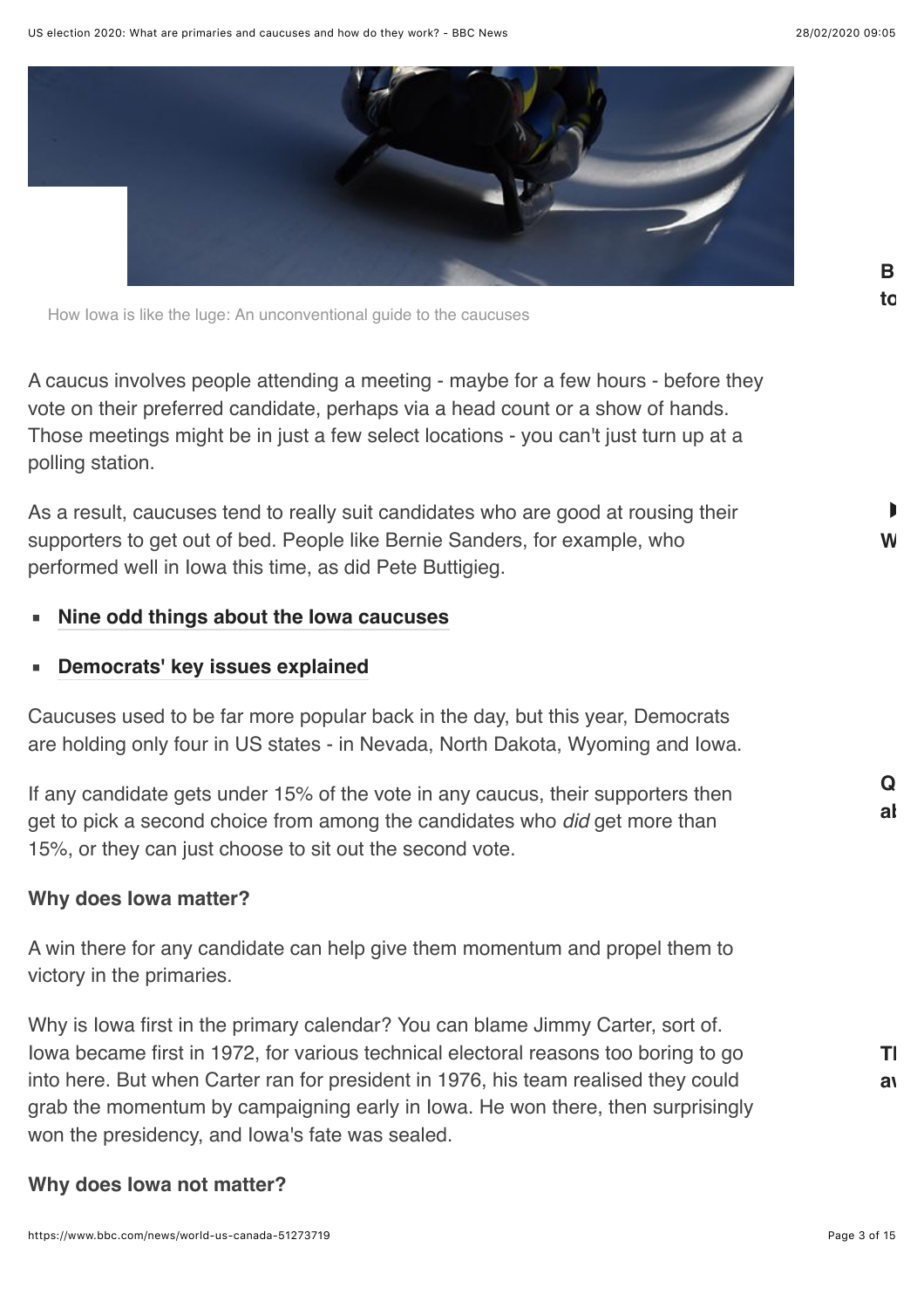Iowa doesn't represent the entire US - it's largely white, so the way people vote there is very, very different than in other states.

Its record on picking the eventual nominees is a bit rubbish too, at least when it comes to Republicans - when there's an open Republican race, Iowa hasn't opted for the eventual nominee since 2000. Such names as Mike Huckabee, Rick Santorum and Ted Cruz have won there in recent years.

#### Ask a question on the primaries or election

Type your question here

Here's what others have been asking

What's the difference between a primary and a caucus?

How popular is Trump going into the election?

Could Bernie Sanders win?

This year, Iowa suffered a bloody nose when the Democratic result was delayed by days due to technical glitches. Its curtain-raiser status may now be in doubt.

## Step three: The New Hampshire primary

 $\mathsf{M}$ 

bus

Co

cor

spr

[WH](https://www.bbc.com/news/live/world-51655133)

Ea:

top



**[Th](https://adclick.g.doubleclick.net/pcs/click%253Fxai%253DAKAOjstGgwIi72HX5Y2yDMtiPEri3f0HajzMtw6iBULsrB9WksAHNV7NEtHAuzVdYqFunF5cSSnk_WGqKKidKAErKNg2SO14L1EEPd7cya50e5UJaK8XzyOnRrrUhmHFgnG0j15US7qySBjhAnqh0I2RpNDqA670xDRVrBzttxMk8YD6gnf6PivCyuipOuZigjWZlrllLMdmFBQnosIDCTCu1dqvI2psQhHcqOud5haCSjiOKF_VuOleNyUAfrfETDLtRKm83XmGyTIYHbQn9U_wzRjlu2ntwV2QtcIE%2526sai%253DAMfl-YQMiII1tXbYLwYVpZYZSsr5_qAHQtmSJepUUYQQZCLHw4MOLfcSd1wLMRb3aMlMSgmmqhLU4Ugoxn-bd4ldinFpNCvSpPp1XWr0Ok_FMWzG7n3pL7lEaxZrNPhqIHeLbiE8gQ1czjQCAM6YE4FpLd-z%2526sig%253DCg0ArKJSzKb42HfuDfiTEAE%2526urlfix%253D1%2526adurl%253Dhttp://www.bbc.com/storyworks/capital/doing-business-in-japan/more-of-japans-diverse-meetings-and-events-destinations?utm_source=BBC-ROS&utm_medium=Bonus-10x10-Promo&utm_campaign=Doing-Business-in-Japan-Ext&utm_content=Article03-v1)e charm of regional Japan**

Se $\epsilon$ the  $\hphantom{a}$ 

El a

Co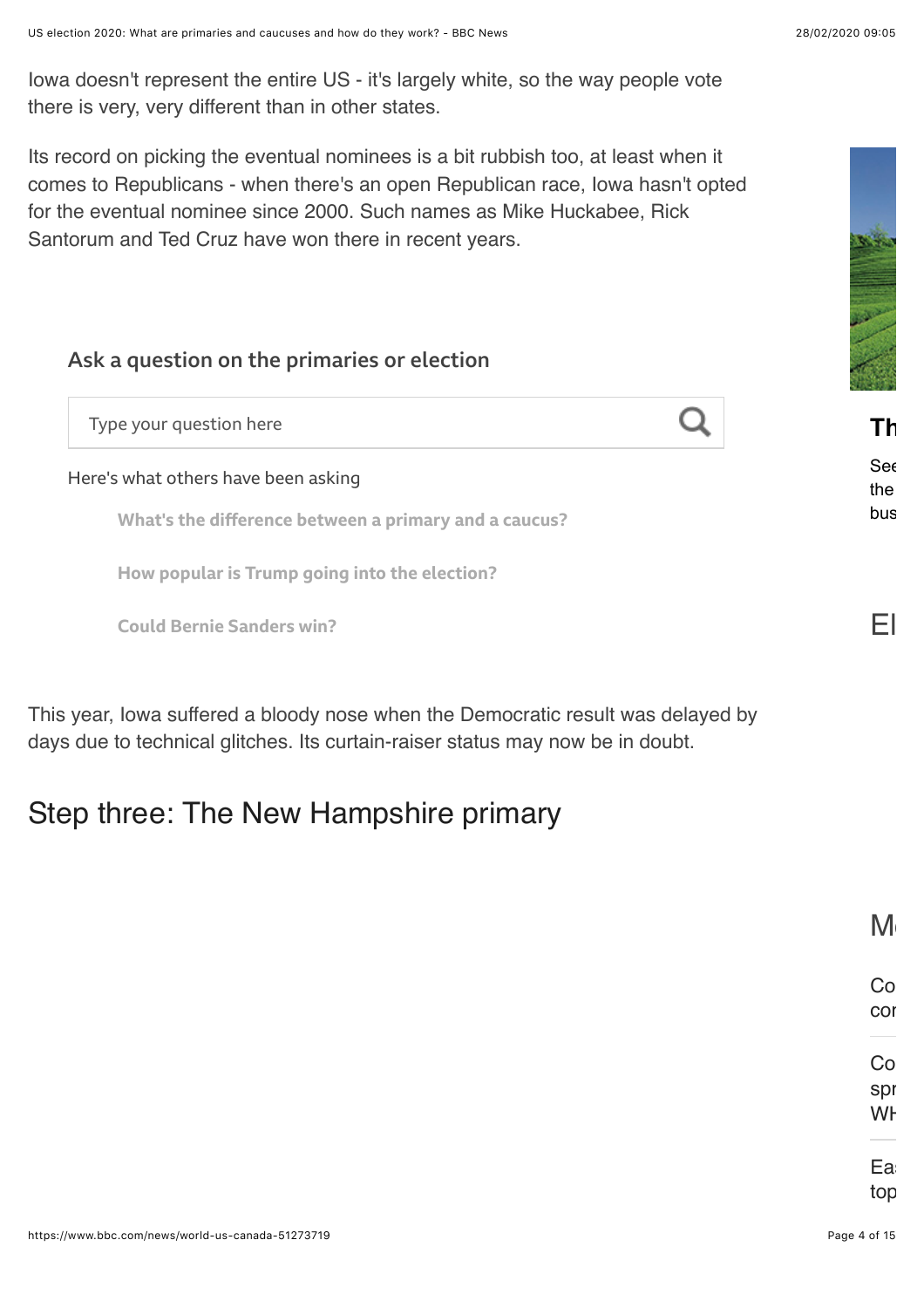|                                                                                               | Clin<br>He      |
|-----------------------------------------------------------------------------------------------|-----------------|
|                                                                                               | Po              |
|                                                                                               | to $\sqrt{ }$   |
|                                                                                               | prc             |
|                                                                                               | Ch              |
|                                                                                               | to I            |
|                                                                                               | SW              |
|                                                                                               |                 |
|                                                                                               | Es:             |
|                                                                                               | raio            |
|                                                                                               | par             |
| <b>GETTY IMAGES</b>                                                                           | Ha              |
|                                                                                               | to I            |
|                                                                                               |                 |
|                                                                                               | Ta <sub>)</sub> |
| , 11 February, was the first primary, in New<br>n state of only 1.3m people once again became | Ma              |
| vity.                                                                                         | Co              |
|                                                                                               | epi             |
|                                                                                               |                 |

New Hampshire: Intensely bucolic

Eight days after Iowa on Tuesday Hampshire. The tiny north-easter an unlikely hotbed of political acti-

#### **What is a primary?**

Unlike a caucus, where voters are expected to turn up at a few limited locations at certain times and stick around for a while, primary voters can just turn up at a polling booth and vote in secret. Then leave.

#### **How does a primary work?**

The more votes a candidate gets in a caucus or primary, the more "delegates" they are awarded, and all candidates will be hoping to win an unbeatable majority of delegates.

The number of delegates differs in each state, and is decided by a convoluted series of criteria. In California's primary, for example, there are 415 Democratic delegates up for grabs this year. In New Hampshire, it was only 24.

This year is a bit different. Any candidate would need to get at least 15% of the vote in any primary or caucus to be awarded delegates. There are still eight candidates in the running - an unusually large number - so there's a risk the vote share will be spread out and some of the candidates may struggle to reach 15%.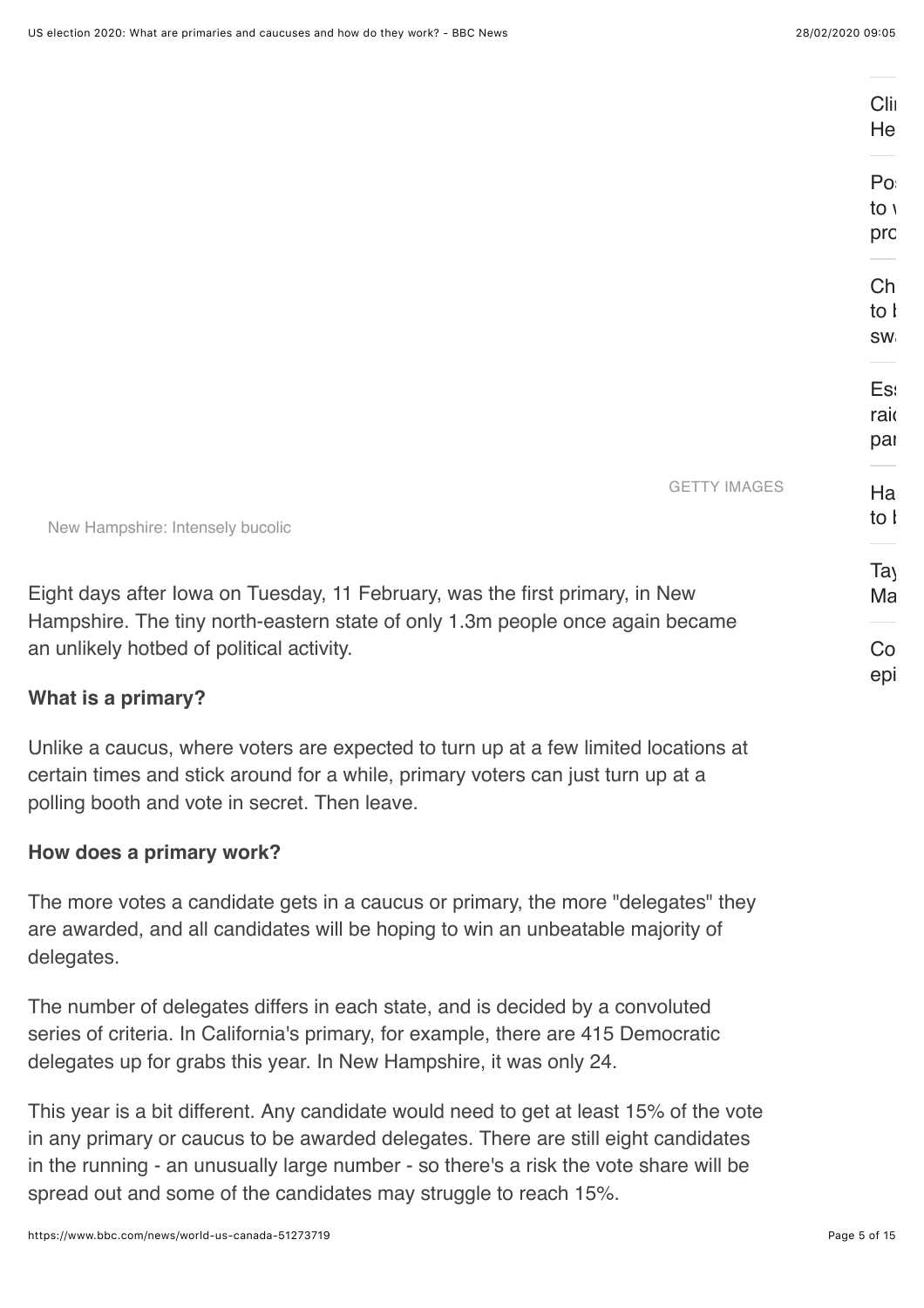After New Hampshire, we started to get a clear picture of who was struggling (Joe Biden, Elizabeth Warren), but even though Bernie Sanders and Pete Buttigieg had claimed the most delegates at this stage, neither is guaranteed to become the nominee.

The picture should become much clearer on...

## Step four: Super Tuesday

A few other states vote in between New Hampshire and the end of February, but this is when things really start to warm up: Super Tuesday, on 3 March.

#### **What is Super Tuesday?**

It is *the* big date in the primary calendar, when 16 states, territories or groups vote for their preferred candidate in primaries or caucuses. A third of all the delegates available in the entire primary season are up for grabs on Super Tuesday. By the end of the day it could be much clearer who the Democratic candidate will be.

The two states with the most delegates are voting on Super Tuesday - California (with 415 Democratic delegates) and Texas (228). California is voting three months earlier than in 2016, making Super Tuesday even more super than normal.

California and Texas are two states with very diverse populations, so we may see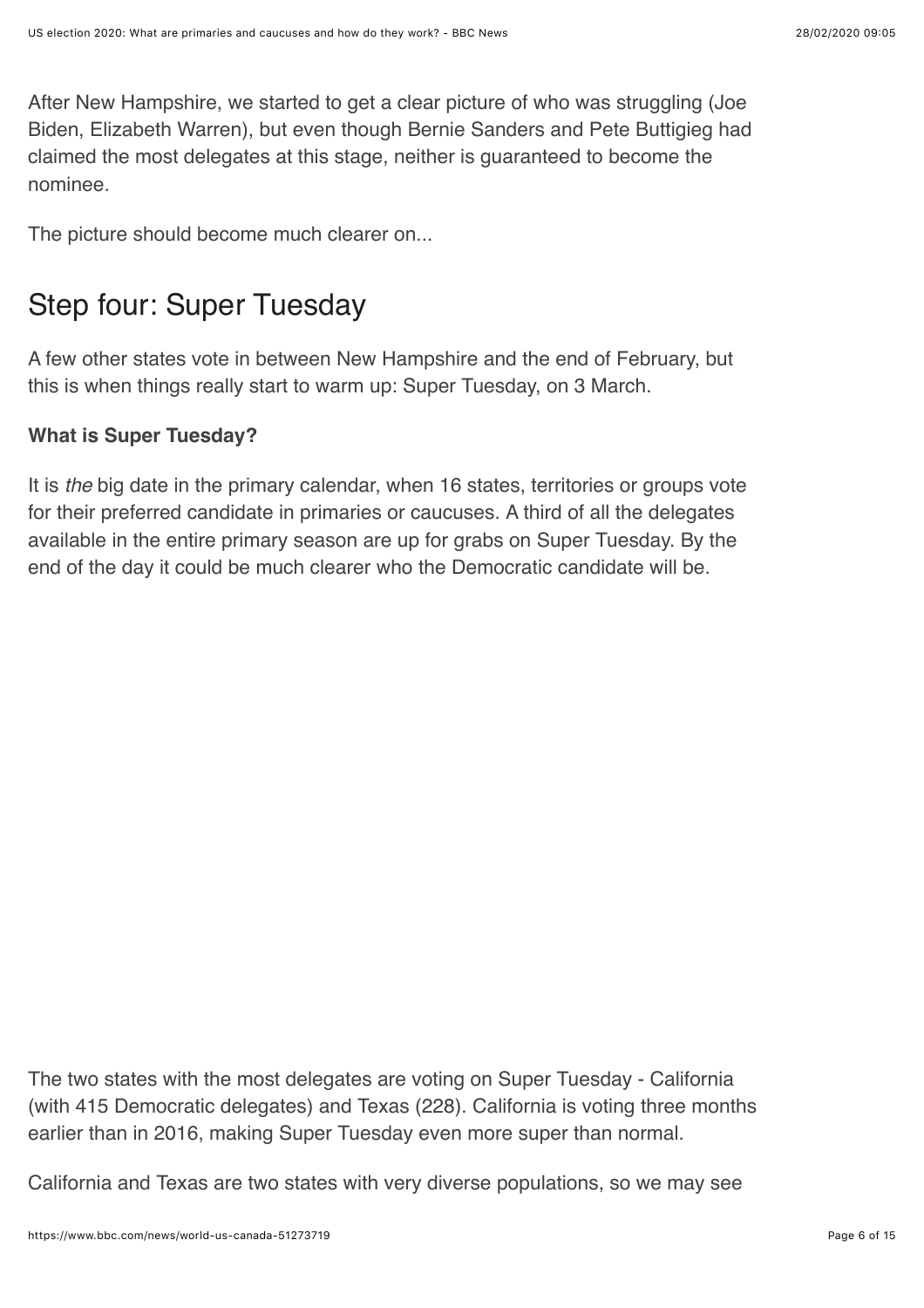them going for very different candidates than those chosen in Iowa and New Hampshire.

## Step five: The rest of the race

After hectic Super Tuesday, everyone gets to cool down for a week, before another busy day on Tuesday, 10 March, when six states vote, with 352 delegates available.

After that, the primary season still has three months left to run and at the end, the role of those delegates will become clear...

## Step six: The conventions

AFP

Hillary Clinton celebrates becoming the Democratic nominee at the 2016 convention. This is as good as things got for her campaign.

Donald Trump will almost certainly be sworn in as the Republican nominee at the party convention in Charlotte, North Carolina, between 24 and 27 August. The Democrats will confirm their candidate at their own convention between 13 and 16 July in Milwaukee, Wisconsin.

**What happens in a convention?**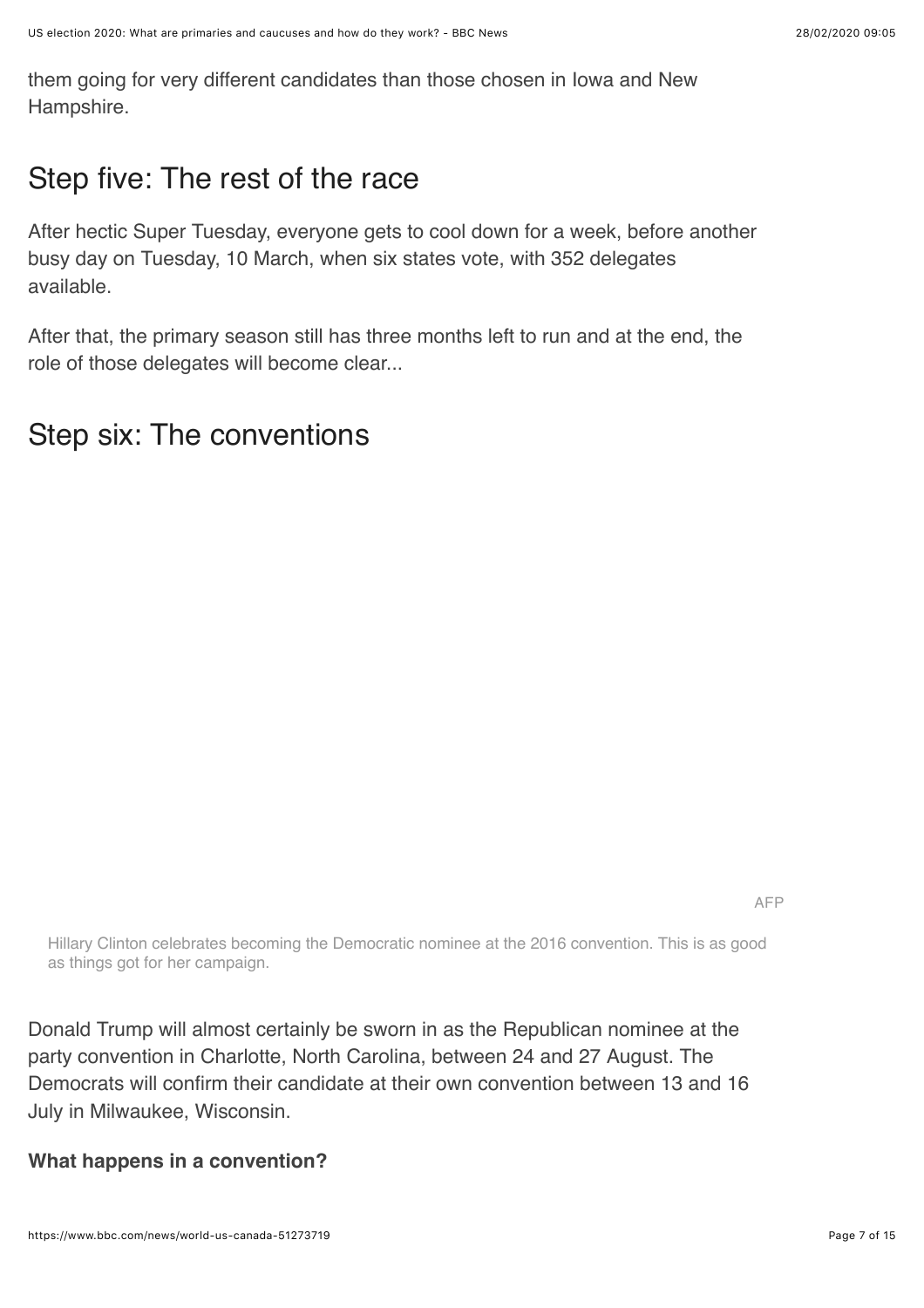Here's where those delegates come in.

Let's say that during primary season, candidate A wins 10 delegates. During the convention, those 10 delegates would vote for candidate A to become the Democratic nominee. (Any party member can apply to be a delegate - they tend to be party activists or local political leaders.)

All through the Democratic primaries, there are **3,979 delegates** available. If any one candidate wins more than 50% of those delegates during primary season (that's **1,990 delegates**), then they become the nominee in a vote at the convention.

But if we get to the Democratic convention and no-one has more than 50% of the delegates, it becomes what's known as a "contested" or "brokered" convention. This could well happen this year. There are so many candidates that no one frontrunner emerges in the primaries, and they split the delegates between them. In that circumstance, a *second* vote would follow.

In that second vote, all the 3,979 delegates would vote again, except this time they would be joined by an estimated **771 "superdelegates"**. These are senior party officials past and present (former president Bill Clinton is one, as is current Vermont senator and presidential contender Bernie Sanders), and they're free to vote for whomever they wish.

If a candidate wins 50% or more in that vote - 2,376 delegates - then they become the nominee.

This is all thanks to a rule change in 2020: last time around, the superdelegates voted at the start of the convention, with the delegates. But many had pledged their support to Hillary Clinton even before the convention, leading her rival Mr Sanders to suggest the deck was stacked against him.

He's the one who campaigned for the change - and it may benefit him in 2020.

## Step seven: The presidency?

After inching past Iowa, negotiated New Hampshire, survived Super Tuesday and come through the convention, there is only one step left for the nominee: the presidential election, on 3 November.

We'll explain how that one works a little closer to the time.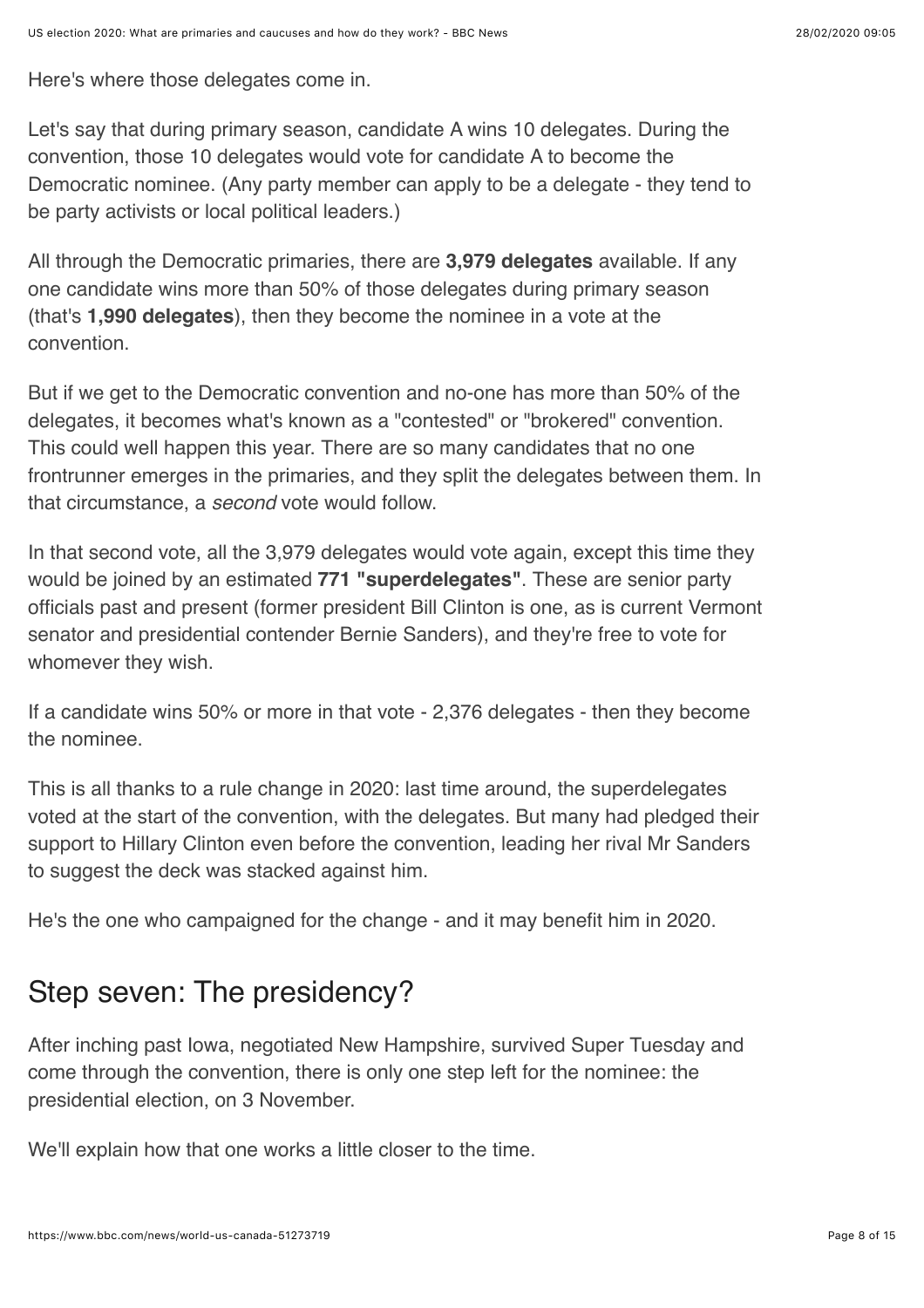# Full primary season calendar

*(Primaries unless stated otherwise)*

### *FEBRUARY*

#### **Monday 3**

Iowa caucuses (Democratic, Republican)  $\blacksquare$ 

#### **Tuesday 11**

New Hampshire (D,R)  $\blacksquare$ 

### **Saturday 22**

■ Nevada (D)

#### **Saturday 29**:

■ South Carolina (D)

### *MARCH*

### **Tuesday 3 (Super Tuesday)**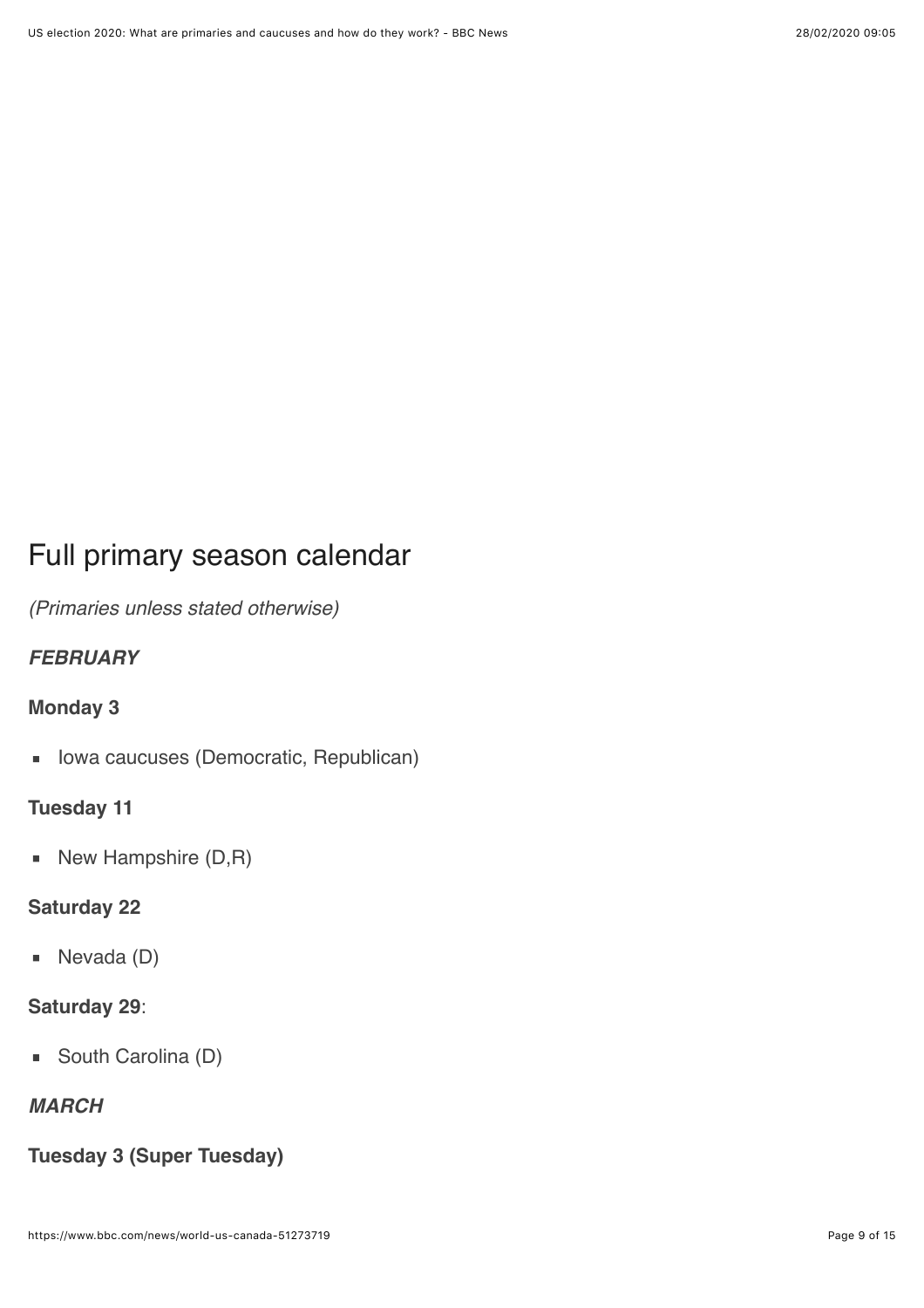- Alabama (D, R)  $\mathbf{u}$
- American Samoa caucuses (D)  $\blacksquare$
- Arkansas (D, R)  $\blacksquare$
- California (D, R)  $\blacksquare$
- Colorado (D, R)  $\blacksquare$
- Maine (D, R)  $\blacksquare$
- Massachusetts (D, R)  $\blacksquare$
- Minnesota (D, R)  $\blacksquare$
- North Carolina (D, R)  $\blacksquare$
- Oklahoma (D, R)  $\blacksquare$
- Tennessee (D, R)  $\blacksquare$
- Texas (D, R)  $\blacksquare$
- Utah (D, R)  $\blacksquare$
- Vermont (D, R)  $\blacksquare$
- Virginia (D)  $\blacksquare$
- Democrats Abroad (D)  $\blacksquare$

### **Tuesday 10**

- Idaho (D, R)  $\blacksquare$
- Michigan (D, R)  $\blacksquare$
- Mississippi (D, R)  $\blacksquare$
- Missouri (D, R)  $\blacksquare$
- North Dakota caucuses (D)  $\blacksquare$
- Washington state (D, R) $\blacksquare$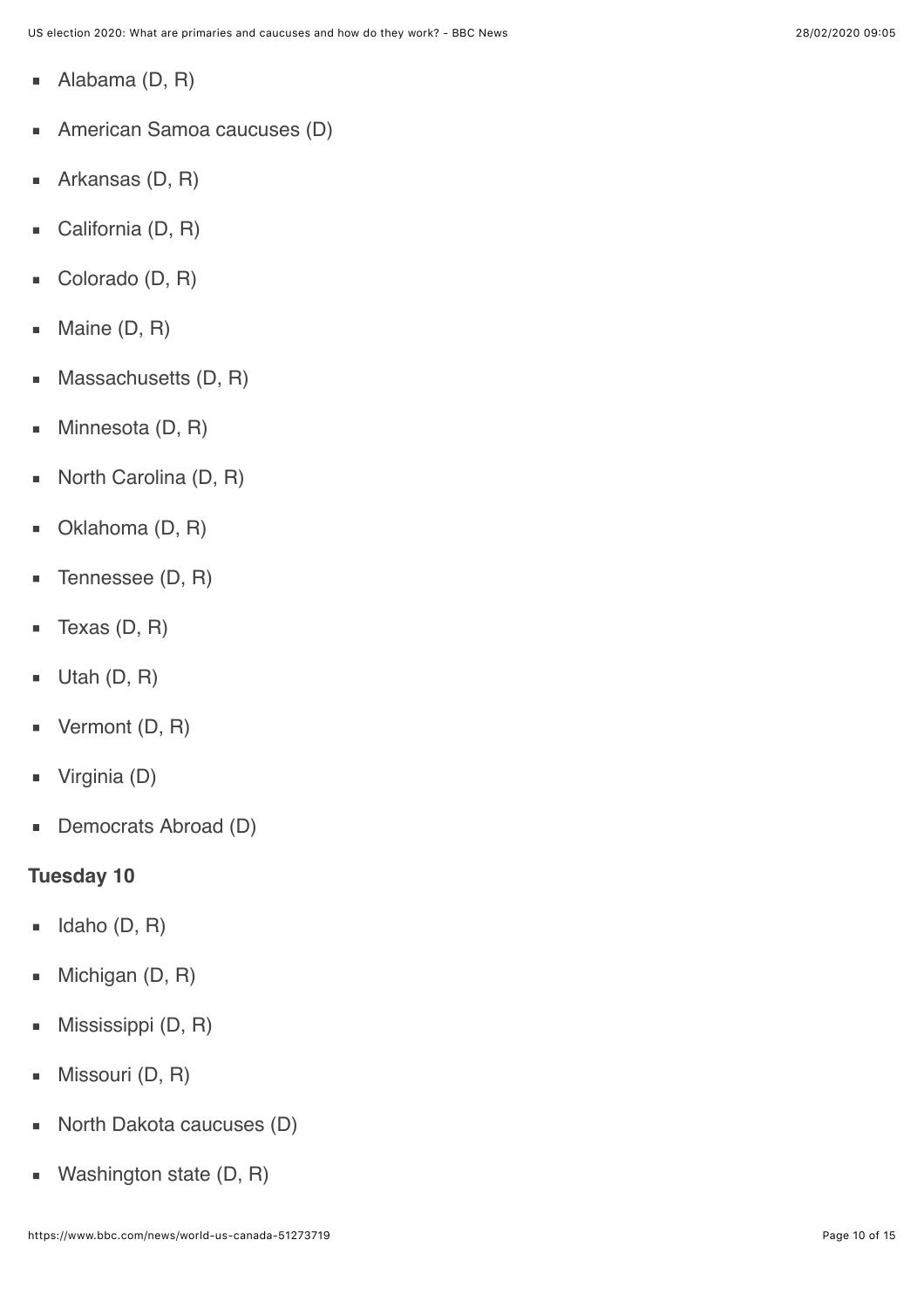#### **Thursday, 12**

**Virgin Islands caucuses (R)** 

#### **Saturday 14**

- Guam caucuses (R)  $\blacksquare$
- Northern Marianas (D)  $\blacksquare$

#### **Tuesday 17**

- Arizona (D)  $\blacksquare$
- Florida (D, R)  $\blacksquare$
- Illinois (D, R)  $\blacksquare$
- Northern Marianas caucuses (R)  $\blacksquare$
- $\blacksquare$  Ohio (D, R)

#### **Tuesday 24**

- American Samoa caucuses (R)  $\blacksquare$
- Georgia (D, R)  $\blacksquare$

#### **Sunday 29**

■ Puerto Rico (D)

### *APRIL*

#### **Saturday 4**

- Alaska (D)  $\blacksquare$
- Hawaii (D)  $\blacksquare$
- Louisiana (D, R)  $\blacksquare$
- **Wyoming caucuses (D)**

#### **Tuesday 7**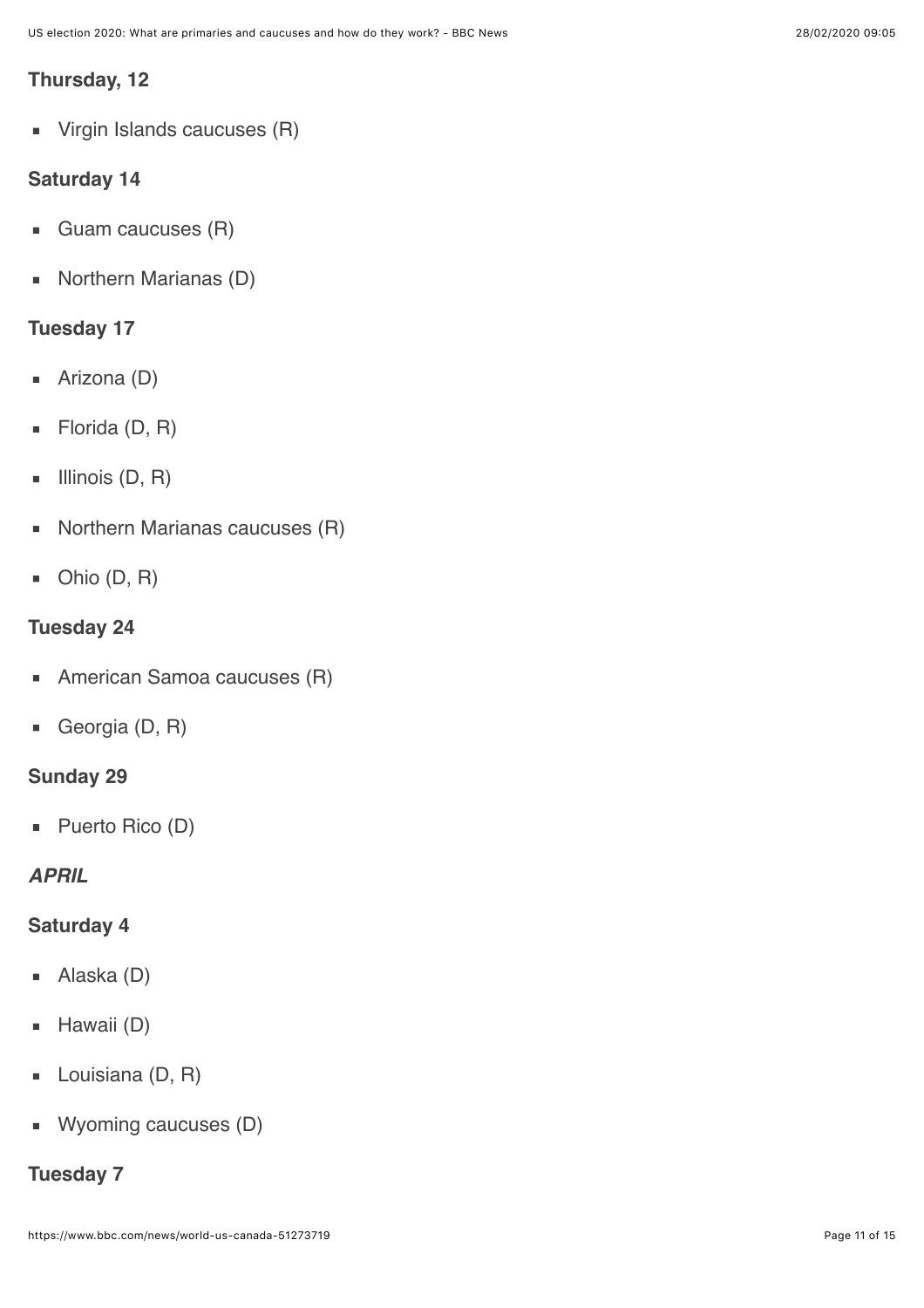Wisconsin (D)  $\blacksquare$ 

#### **Tuesday 28**

- Connecticut (D, R)  $\blacksquare$
- Delaware (D, R)  $\blacksquare$
- Maryland (D, R)  $\blacksquare$
- New York (D, R)  $\blacksquare$
- Pennsylvania (D, R) ×
- Rhode Island (D, R)  $\blacksquare$

#### *MAY*

#### **Saturday 2**

- Guam caucuses (D)  $\blacksquare$
- Kansas (D)  $\mathbf{u}$

#### **Tuesday 5**

Indiana (D, R)  $\blacksquare$ 

#### **Tuesday 12**

- Nebraska (D, R)  $\blacksquare$
- West Virginia (D, R)  $\blacksquare$

#### **Tuesday 19**

- Kentucky (D, R)  $\blacksquare$
- Oregon (D, R)  $\mathbf{u}$

#### *JUNE*

### **Tuesday 2**

District of Columbia (D, R) $\blacksquare$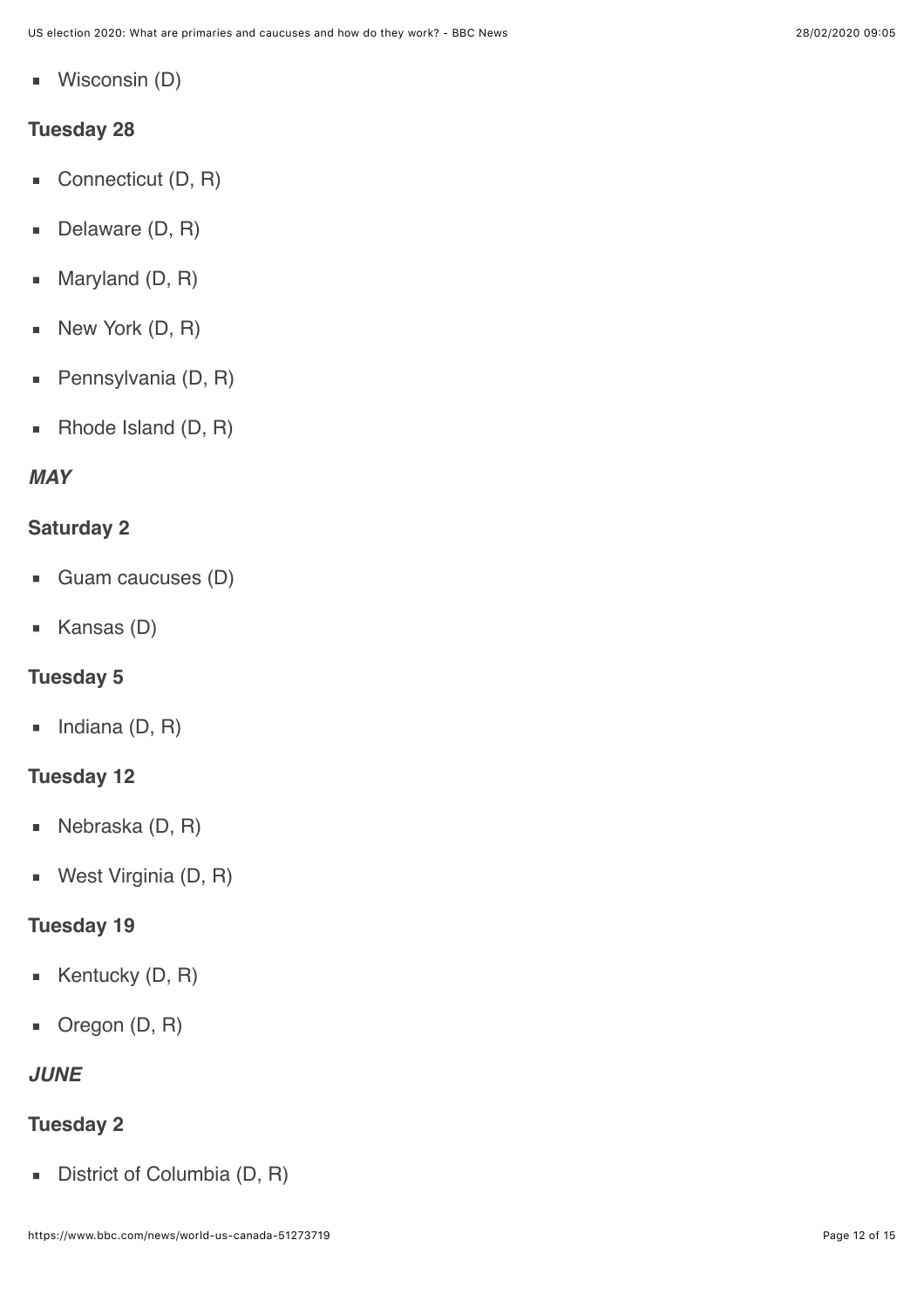- Montana (D, R)  $\blacksquare$
- New Jersey (D, R) ×
- New Mexico (D, R)  $\blacksquare$
- South Dakota (D, R)  $\blacksquare$

#### **Saturday 6**

Virgin Islands caucuses (D)

#### **Sunday 7**

■ Puerto Rico (R)

### Related Topics

| <b>Democratic Party</b><br>US election 2020<br><b>United States</b><br>Iowa |
|-----------------------------------------------------------------------------|
|-----------------------------------------------------------------------------|

## <span id="page-12-0"></span>**Share this story [About sharing](http://www.bbc.co.uk/help/web/sharing.shtml)**

## **More on this story**

**[US election 2020: Democratic candidates on attack - against each other](https://www.bbc.com/news/world-us-canada-51215504)**

22 January 2020

### **[Democrats 2020: What their key issues are](https://www.bbc.com/news/world-us-canada-46954566)**

4 February 2020

### **[US election 2020: Meet the Democrats vying to take on Trump](https://www.bbc.com/news/world-us-canada-47309795)**

12 February 2020

# [US & Canada](https://www.bbc.com/news/world/us_and_canada)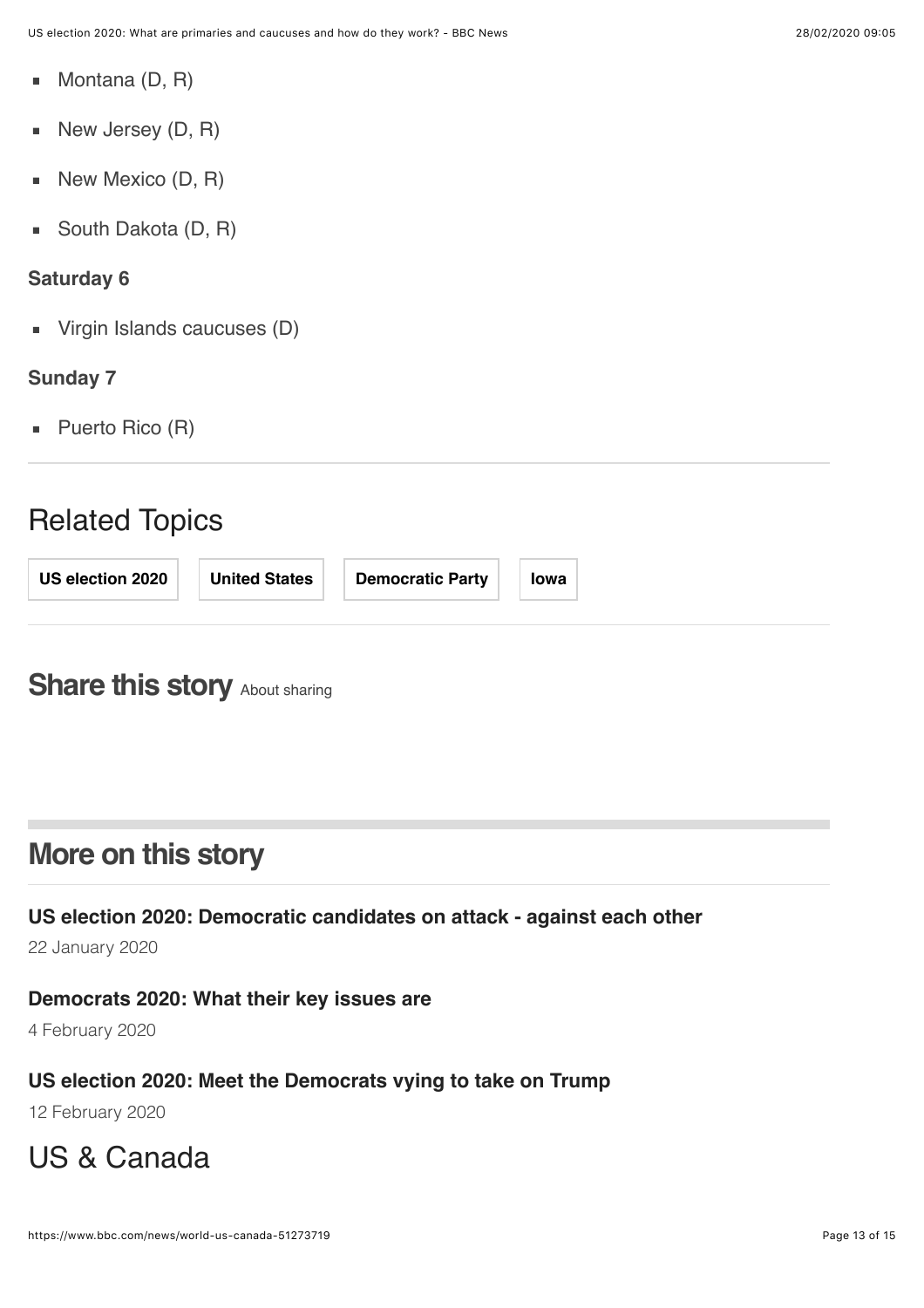#### **Dow falls more than 4% [amid coronavirus stock rout](https://www.bbc.com/news/business-51664652)**

27 February 2020 | [Business](https://www.bbc.com/news/business) 261

27 February 2020 27 February 2020 **Scottish ministers urged**

**[Investigate Trump wealth,](https://www.bbc.com/news/uk-scotland-scotland-politics-51666413)**

[Scotland politics](https://www.bbc.com/news/scotland/scotland_politics)

#### **[Obama slams 'despicable'](https://www.bbc.com/news/world-us-canada-51661642) attack ad against Biden**

[US & Canada](https://www.bbc.com/news/world/us_and_canada)

**[Why you can trust BBC News](https://www.bbc.co.uk/news/help-41670342)**

### BBC News Services

**[On your mobile](https://www.bbc.co.uk/news/10628994) [On smart speakers](https://www.bbc.co.uk/news/help-50068132) [Get news alerts](https://www.bbc.co.uk/news/10628323)** 

## **Explore the BBC**

| Home         | <b>News</b> |
|--------------|-------------|
| Sport        | Reel        |
| Worklife     | Travel      |
| Future       | Culture     |
| <b>Music</b> | TV          |